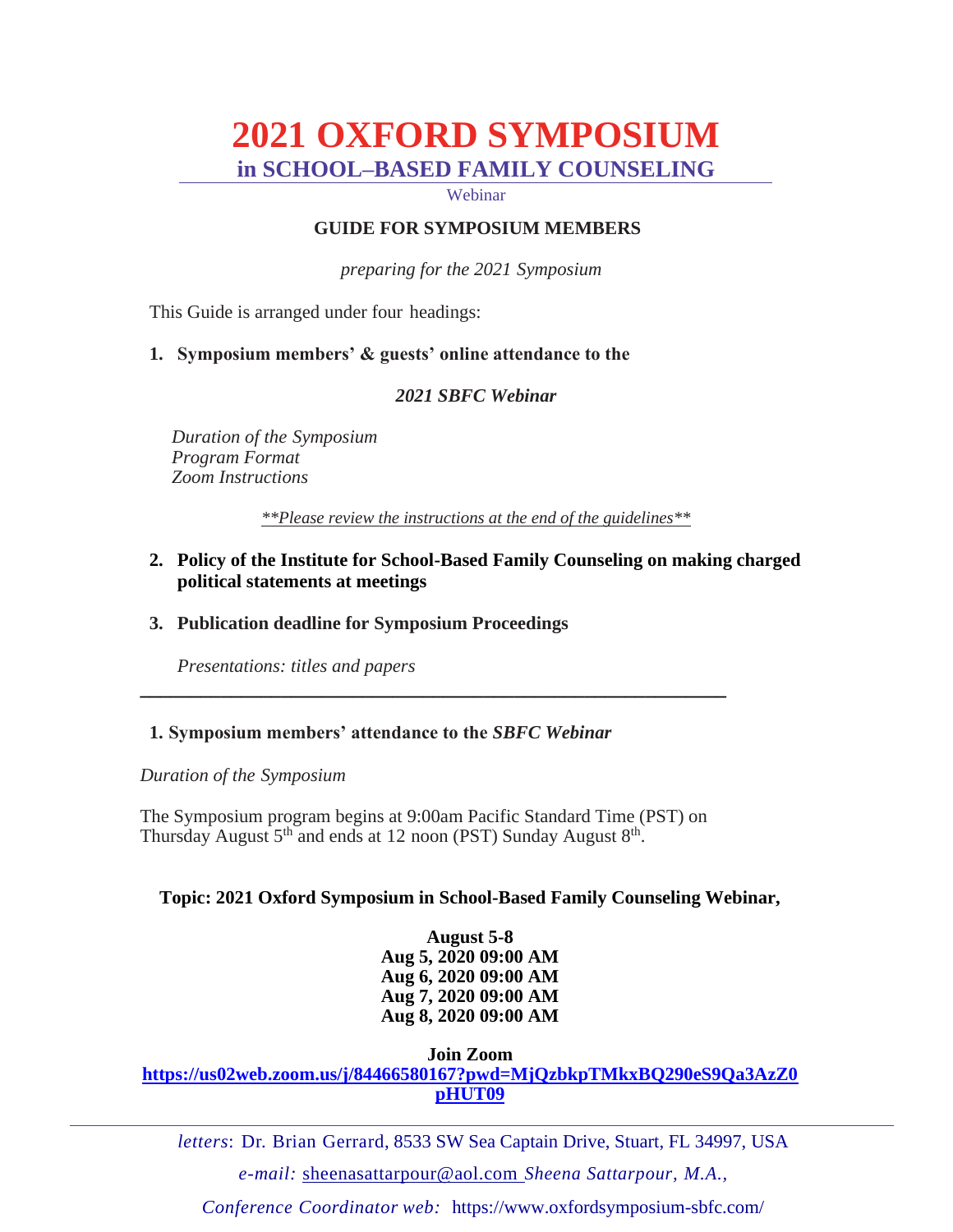#### *Program Format* Moderator Introduces Presenter(s) (1 minutes) Presenter makes presentation (30 minutes) *When 5 minutes are left a bell (or similar sound) will notify the presenter.* Moderator facilitates discussion (14 minutes)

Please mute your microphone on entry.

To ask a question during discussion:

a) Send the Moderator a message on Chat (Chat feature at bottom of your screen) or

b) Click the Thumbs up sign in the Reactions feature at the bottom of your screen The most recent copy of the Program is available at

**<https://www.oxfordsymposium-sbfc.com/>**

where you may also find a) the Presenters' papers prepared for this Webinar and b) presenters' emails.

In the event of technical problems that interfere with a presentation, we will stop the presentation for up to 10 minutes to try and resolve the problem. If the problem cannot be resolved, we will postpone that presentation and add it to the next day.

## Z*oom Instructions*

\*\*Please review the detailed instructions at the end of the guidelines\*\*

## **2.** *Policy of the Institute for School-Based Family Counseling on making charged political statements at meetings*

The Oxford Symposium in SBFC is an international organization with members from 20 different countries. What we hold in common, irrespective of national, political, religious, or other differences, is the singular commitment to helping children succeed at school and in life through mental health approaches that link family and school. Maintaining collegial relationships between members is fundamental to achieving our mission.

The world is, at present, experiencing an unprecedented global pandemic, unrest, economic hardship, displacement, war, hunger, and, across the world, the highest levels of political polarization in 90 years, both intra- and internationally. Political polarization restricts ability to empathize with the experience of the other side of the argument and thus hindering our ability to fulfill our mission.

It is therefore essential that we, as the School-Based Family Counseling professional community, maintain an even-handed, neutral, and nuanced approach to highly charged political issues, and, when discussing these, to choose words with great care, with empathy, and without charge.

This policy applies at meetings sponsored by the Institute for SBFC, including the various Oxford Symposium in SBFC Special Interest Groups, and the Oxford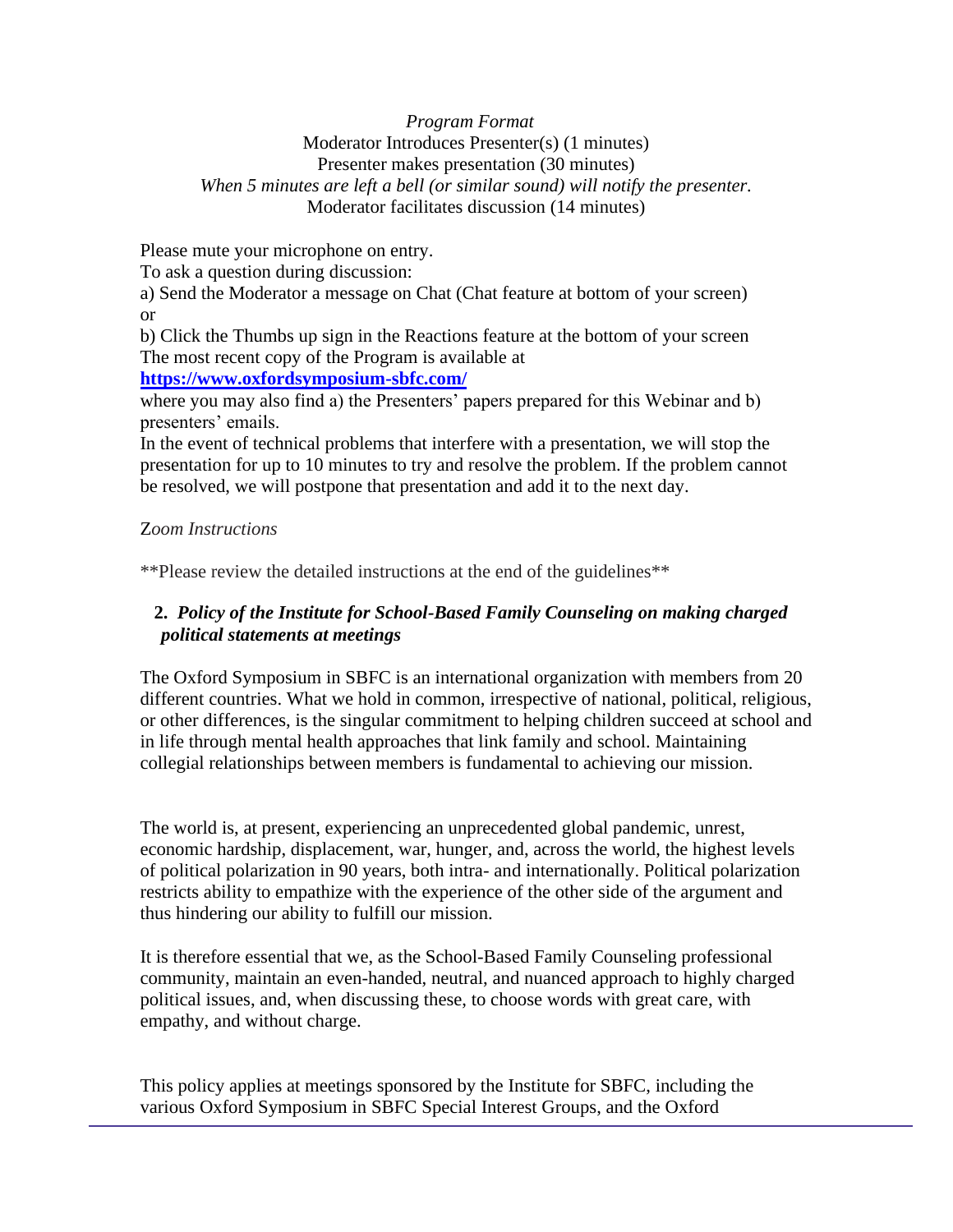Symposium in SBFC yearly conference.

We believe our ongoing human development involves the synthesis of opposing theses, and, much as we ourselves, as individuals, may prefer one viewpoint, we cannot, as SBFC professionals, participate in demonizing the other viewpoint, which may, or may not be held by other meeting attendees, colleagues, clients, and the populations we together serve.

The Oxford Symposium in SBFC reminds its members, to listen carefully, and then engage in dialogue with empathy and kindness in that these requested actions are not merely expected of members as a professional, ethical practitioner - but that these same actions are critical and necessary and meaningfully serve students and their families.

\*The Institute for SBFC is the parent organization for the international association known as the Oxford Symposium in School-Based Family Counseling. The international association carries out its mandate of furthering global support for SBFC through 1) the yearly conference and 2) the Special Interest Groups (the Disastershock Global Response Team, the SBFC Refugee and Immigrant Research and Intervention Team, the Evidence-Based Practice team, the Internal Family Systems Team, the Pine Ridge Reservation Collaboration Team, and the Parent,Teacher, and SBFC Professional Collaboration Team).

## *3. Publication deadline for Symposium Proceedings is August 1, 2021*

#### *Presentations: titles, abstracts and papers*

Webinar Symposium presentation slots are 30 minutes for presenters and 14 minutes for questions and discussion.

Copies of your paper will be made available to Symposium members during the Webinar. It was asked that you also write up your presentation for submission to the Symposium Proceedings by August 1st.

Papers should be submitted to Dr. Nurit Toren, Senior Editor, of the Symposium Proceedings [ntoren@edu.haifa.ac.il](mailto:ntoren@edu.haifa.ac.il) (please review editorial guidelines at [http://www.schoolbasedfamilycounseling.com/journal.html\)](http://www.schoolbasedfamilycounseling.com/journal.html) Webinar papers will be peer reviewed and eligible for publication in the 2021 Proceedings of the Oxford Symposium in School-Based Family Counseling.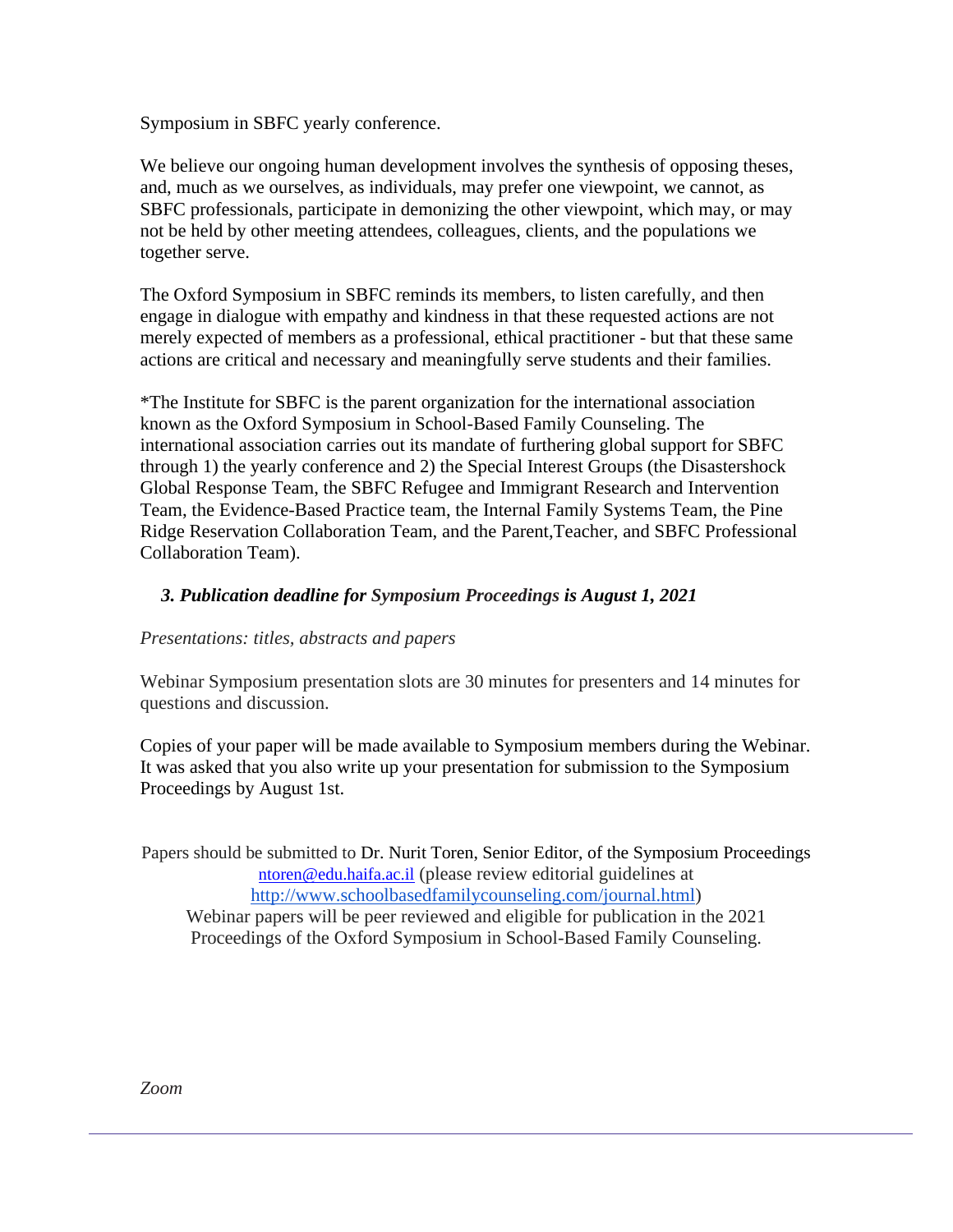## **Zoom Instructions for Participants Before a videoconference:**

1. You will need a computer, tablet, or smartphone with speaker or headphones. You will have the opportunity to check your audio immediately upon joining a meeting.

2. You will receive notice for a videoconference or conference call from your committee analyst. The notification will include a link to **"Join via computer"** as well as phone numbers for a conference call option. It will also include the 9-digit (usually) Meeting ID.

#### **To join the videoconference:**

1. At the start time of your meeting, click on the link in your invitation to join via computer. You may be instructed to download the Zoom application.

2. You have an opportunity to test your audio at this point by clicking on "Test Computer Audio." Once you are satisfied that your audio works, click on "Join audio by computer."

You may also join a meeting without clicking on the invitation link by going to [join.zoom.us](https://zoom.us/join) on any browser and entering the Meeting ID provided by your committee analyst.

If you are having trouble hearing the meeting, you can join via telephone while remaining on the videoconference:

1. On your phone, dial the teleconferencing number provided in your invitation.

2. Enter the **Meeting ID number** (**86066568863**) when prompted using your touch-tone (DTMF) keypad.

3. If you have already joined the meeting via computer, you will have the option to enter your 2- digit participant ID to be associated with your computer.

## **Participant controls in the lower left corner of the Zoom screen:**

Participant controls in the lower left corner of the Zoom screen:



Using the icons in the lower left corner of the Zoom screen, you can:

- Mute/Unmute your microphone (far left)
- Turn on/off camera ("Start/Stop Video")
- Invite other participants

• View Participant list – opens a pop-out screen that includes a "Raise Hand" icon that you may use to raise a virtual hand

- Change your screen name that is seen in the participant list and video window
- Share your screen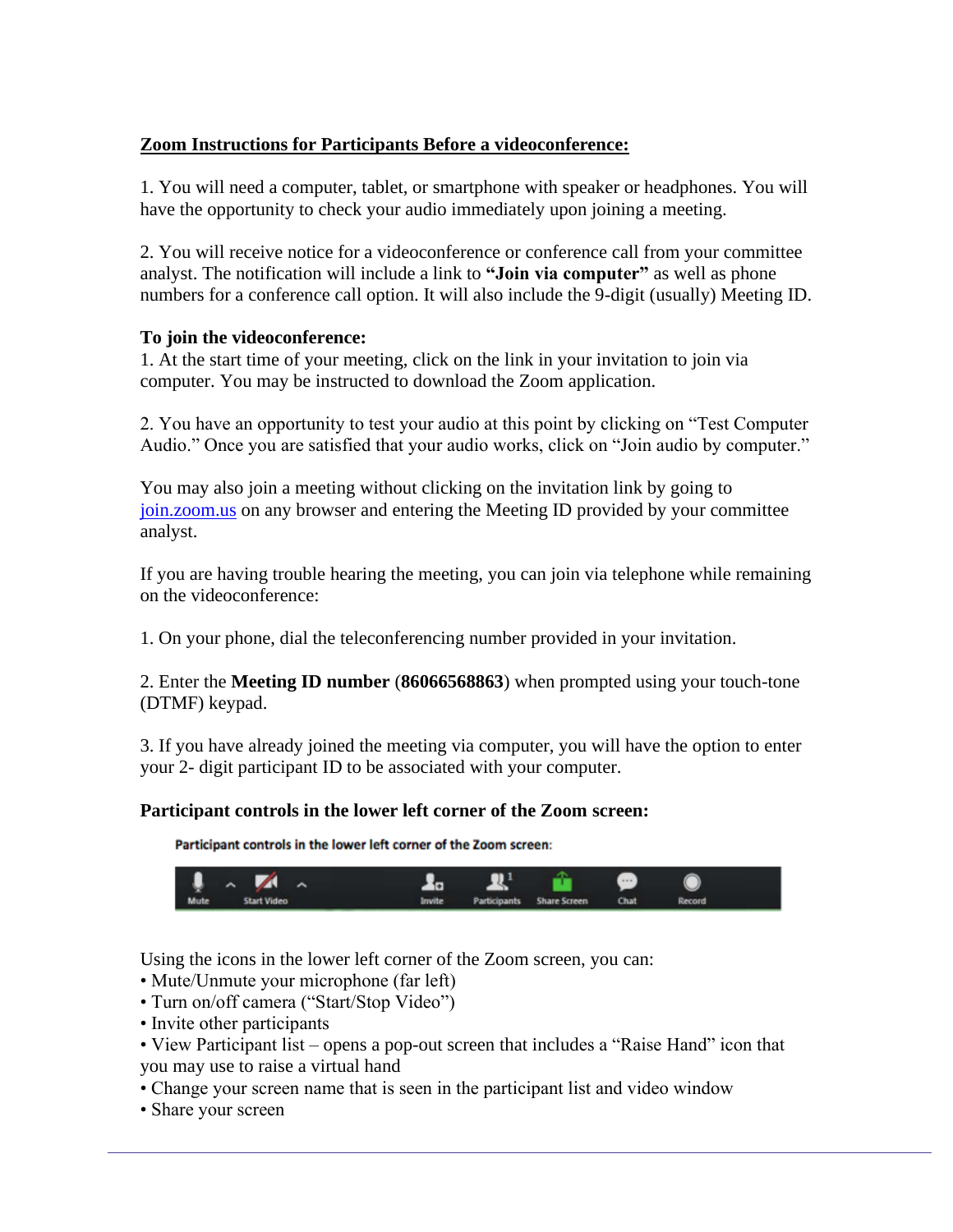## **Zoom Instructions for Screen Sharing:**

Zoom allows for screen sharing on all devices running Zoom.

- The host and attendee can screen share by clicking on the Share Screen icon.
- The host does not need to "pass the ball" or "make someone else a presenter" to share.
- The host can "lock screen share" so no attendee can screen share.

To start **"Screen Sharing"** select **"Share Screen"** button located in your meeting tool bar.

| $\boldsymbol{\Theta}$                                      | ×<br>Select a window or an application that you want to share                   |                                                                             |                                                                                       |  |  |  |  |
|------------------------------------------------------------|---------------------------------------------------------------------------------|-----------------------------------------------------------------------------|---------------------------------------------------------------------------------------|--|--|--|--|
| $-10 - 4 + 1$<br>È.<br>s<br><b>CONTRACTOR</b><br>Desktop 1 | <br>$\frac{M_{\rm{max}}}{\sigma}$<br>$\bullet$<br>泉<br>Desktop <sub>2</sub>     | Whiteboard                                                                  | 000<br><br>iPhone/iPad                                                                |  |  |  |  |
| $-77$<br>is stilled<br>Ē<br>Zoom Support Center - Agent    | $\frac{1}{2}$<br>$\frac{3\pi}{\sqrt{2\pi}}$<br>図<br>Video Conferencing, Web Con | <b>SALES OF</b><br>zoom<br><b>COLLEGE</b><br>How Do I Invite Others To Join | <b>Seattle Office</b><br><b>DECKS</b><br><b>ALCOHOL: NOTE</b><br><b>Snipping Tool</b> |  |  |  |  |
| 中<br>$QZ_{m}$<br>$\Sigma$<br>回<br>ZOOM - Pro Account       | Corsair Link                                                                    |                                                                             |                                                                                       |  |  |  |  |
| Share computer sound                                       | Optimize for full screen video clip                                             |                                                                             | Share Screen                                                                          |  |  |  |  |

After selecting "Share Screen" located in your in-meeting tool bar. You can choose to share your "Desktop" or an "individual application/window".

**Note:** *You can also select to share "computer audio" when sharing a video clip such as YouTube or a locally stored video clip.*